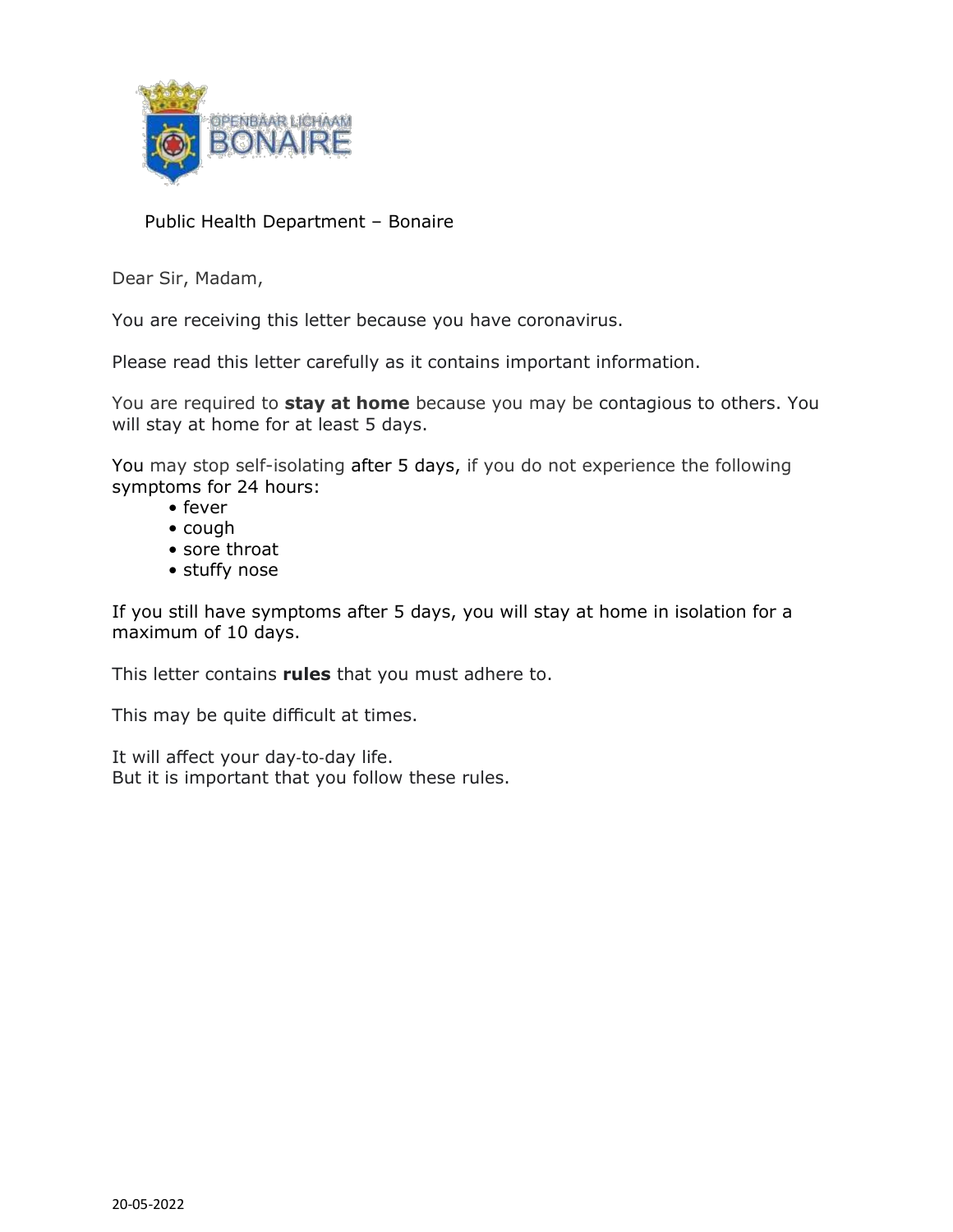# **Rules if you have the coronavirus**

Remain at home and do not receive visitors

You are not allowed to go outside, to school, to the store or to work. You may sit in your garden or on your balcony.

No one may visit you , except to provide medical assistance (for example the family doctor).

Only the people, who live with you, may be in the house with you.



Do you need medical assistance? Do not go to your family doctor or the hospital. Call your doctor first. Tell your doctor that you have coronavirus.

In case of an emergency call 911 immediately.

Do you need health care from your family doctor?

For care that cannot wait untill the next working day call the medical centre (+599) 717 0111 (working days: 6 p.m. ‐ midnight; weekends: 8 a.m. ‐ midnight) or the Emergency Room at the Fundashon Mariadal Hospital (+599) 715 8900 (every day: midnight ‐ 8 a.m.)

For care that can wait untill the next working day call your own family doctor.

If you do not have a family doctor you may visit any family doctor's practice as a walk‐in patient.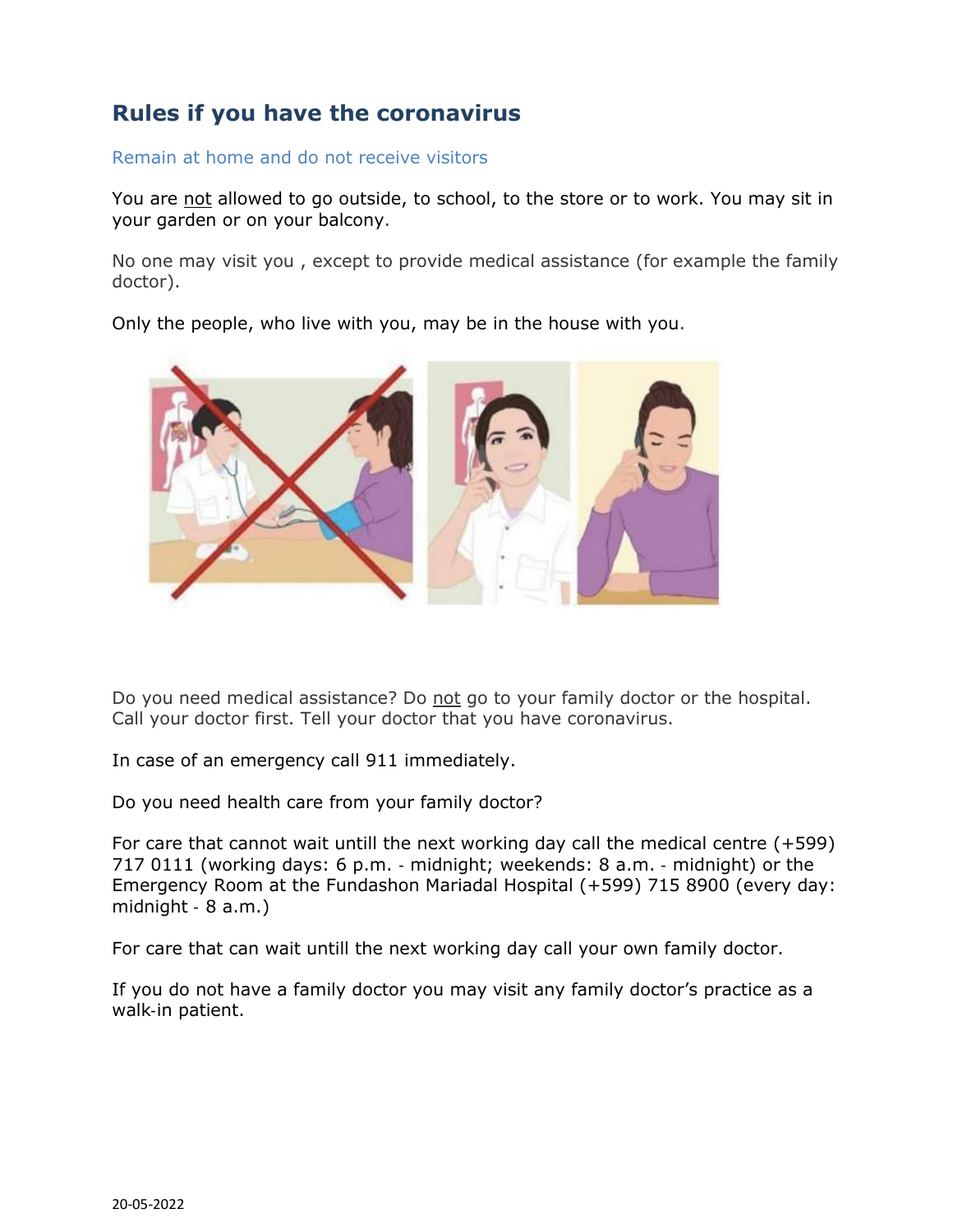# **How do I interact with the people who live with me?**



It is important to obey the rules to avoid getting infected with the coronavirus.

- Sleep separately from each other, preferably in a different room.
- Try not to be in the same room as the person with the corona virus as little as possible.
- Try to have as little contact as possible with others living in the same house.
- U must keep a distance of 1.5 meters from the person infected with the coronavirus. No hugging no kissing and no sex.
- Do not use the same silverware, cup or glass as the person infected with the coronavirus.
- Use a different bathroom and toilet than the person infected with the coronavirus if there are more bathrooms and toilets in the house.
- Clean the bathroom and toilet every day.
- Also clean the tap, light knobs and door handle. Then wash your hands with soap and water.
- Open a window in the room where you are for 30 minutes a few times a day. This is for the circulation of fresh air.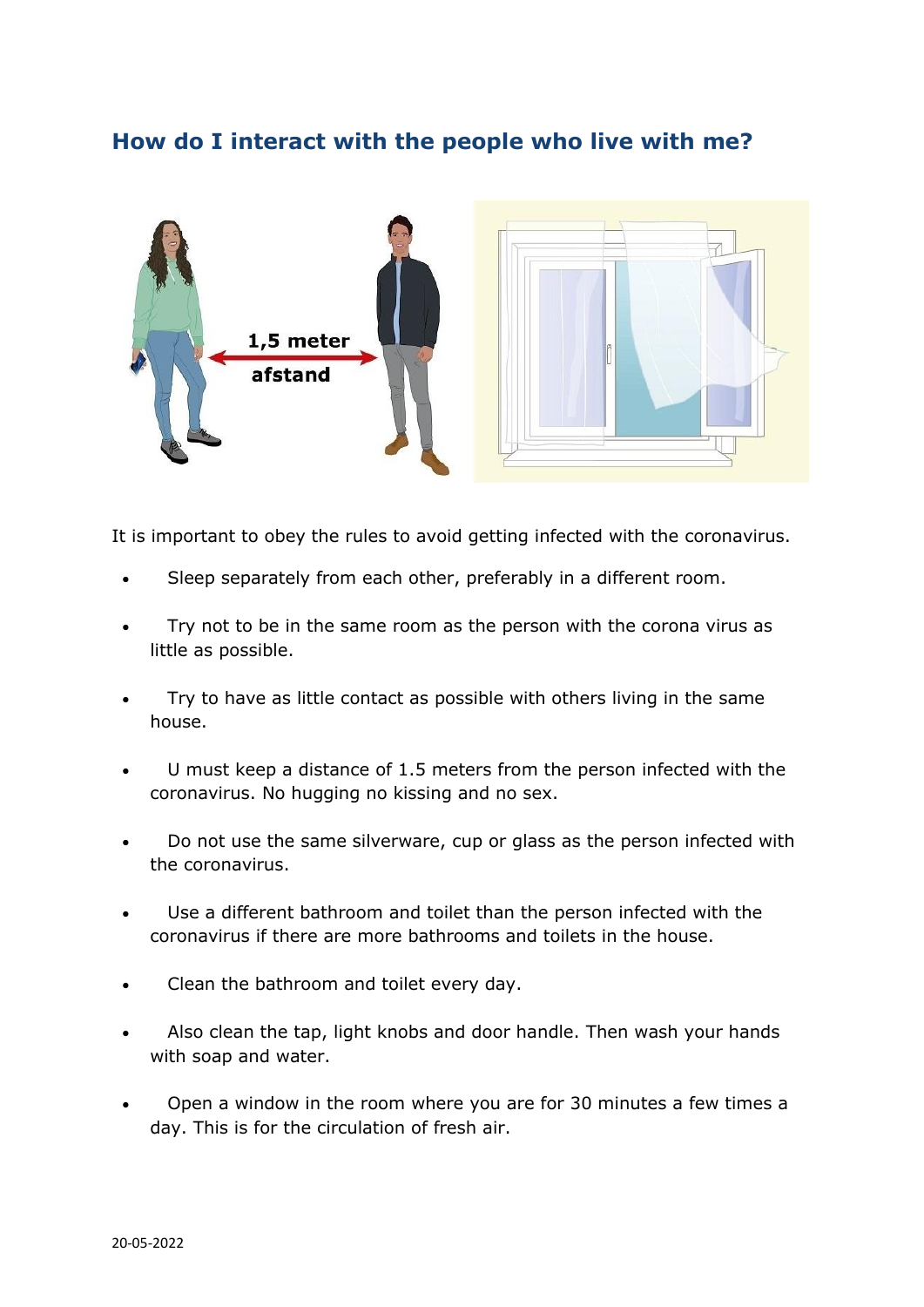## **Make sure your house is clean**



- Clean the things you touch or use every day, such as the toilet flush button, door handles and light switches.
- Clean everything with ordinary detergent.
- Put the cleaning cloth immediately in the wash after cleaning.
- Wash your hands with soap and water.

#### **Make sure your things are clean**

- Use a separate laundry basket for the dirty laundry of the person infected with the Corona virus.
- Wash the dishes with normal dishwashing soap and warm/hot water.
- Wash the dishes used by the person infected with the Corona virus separately with normal dishwashing soap and warm/hot water.
- Have the person with the Corona virus throw their waste in a separate waste bag in their own room.